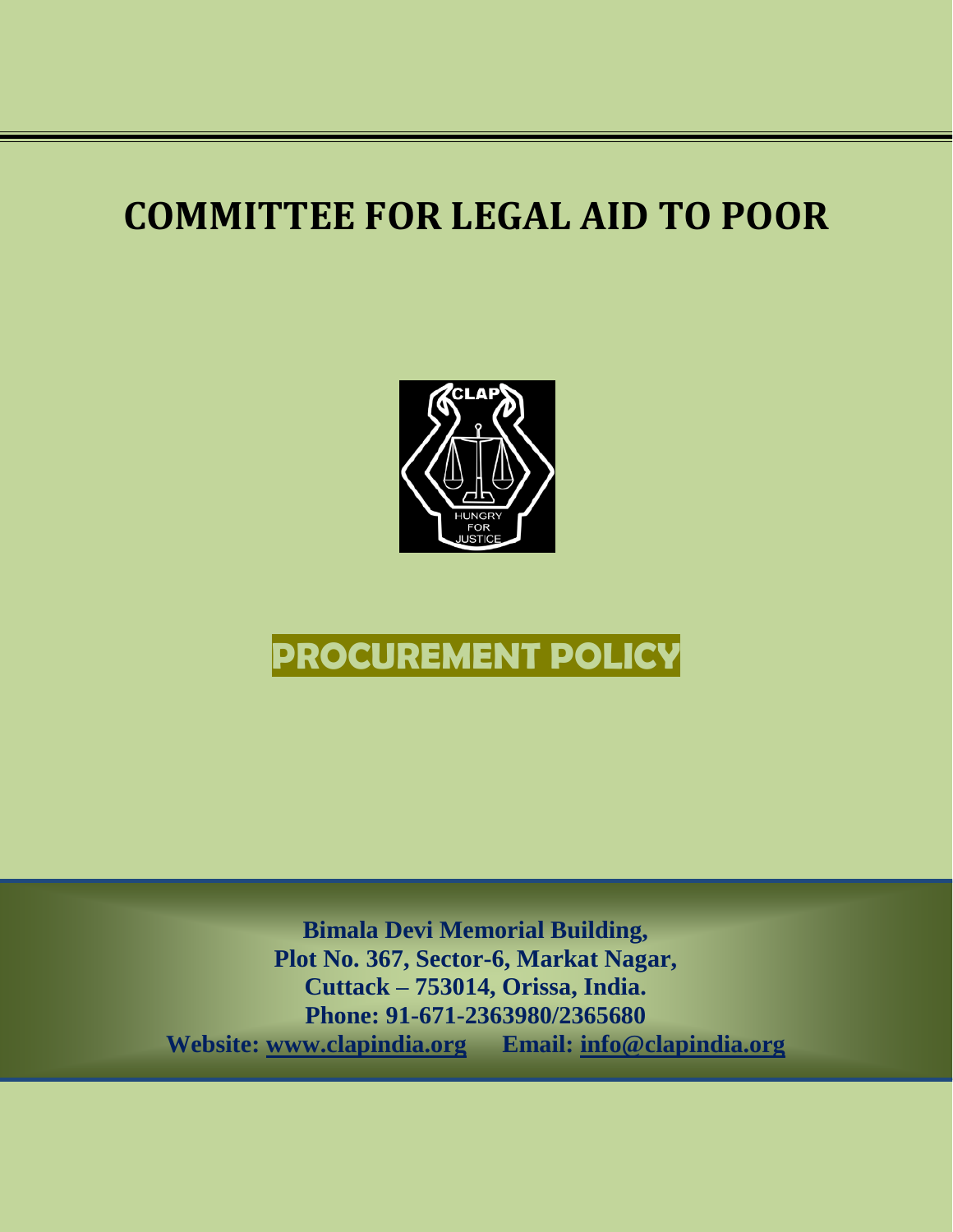

## PROCUREMENT POLICY

- 1. The Secretary of CLAP looks after the proper implementation of procurement and control the system of procurement.
- 2. All procurements are made centrally i.e. at Head Office level only. Sometimes some procurements are made at field level depending on the emerging need and availability of procurement material which needs approval of the Secretary, where the amount does not exceed Rs.5000/=.
- 3. Types of Procurement:
	- Office Stationery
	- Workshop and Training Materials
	- Printing Materials
	- Office Assets
	- Resource (books) & Learning materials.
	- Computer peripherals.
	- Relief Materials
	- Construction Materials
- 4. Requisition shall be made by Material Requisitions Format by unit head, through Admin. & Est. and submitted to the Secretary specifying the quality, quantity, time plan and availably/location for approval.
- 5. The Secretary shall send it to the Admin. & Est. for collection of quotation from different parties (cost of materials is exceeding Rs.5000/-) minimum three.
- 6. Admin. & Est. division after obtaining quotations, it shall be sent to Finance department for preparation of Comparative Quotation Chart (CQC) and related documentation and recommendation to the Purchase Committee.
- 7. Then the Secretary shall make necessary order to the Admin. & Est. to initiate the procurement process.
- 8. Then the Logistic in charge shall record the received goods in the stock register.

1